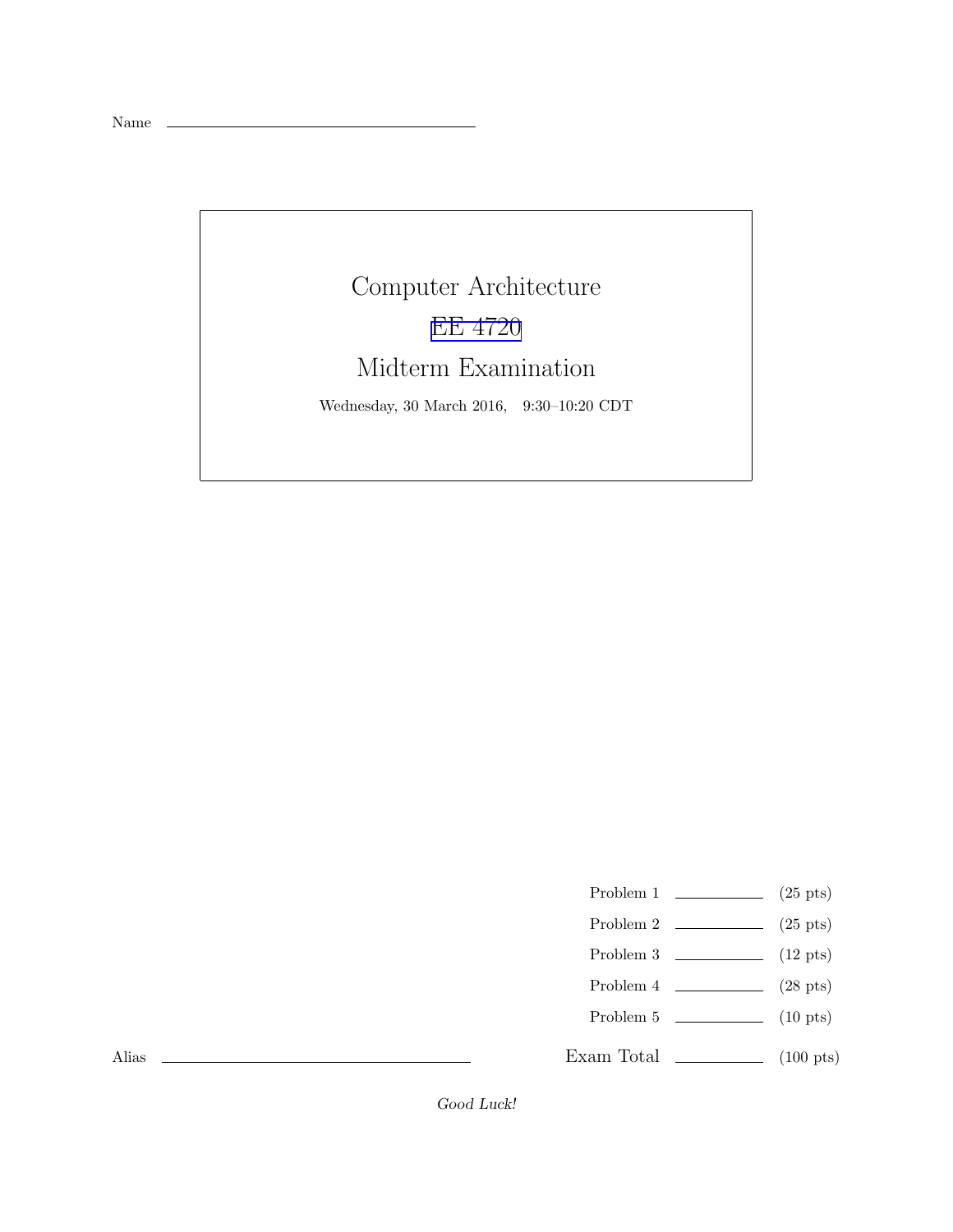Problem 1: [25 pts] Appearing below are what are supposed to be pipeline execution diagrams (PEDs) of code fragments executing on the illustrated implementation. The PEDs are incorrect.

(a) Correct the PEDs.

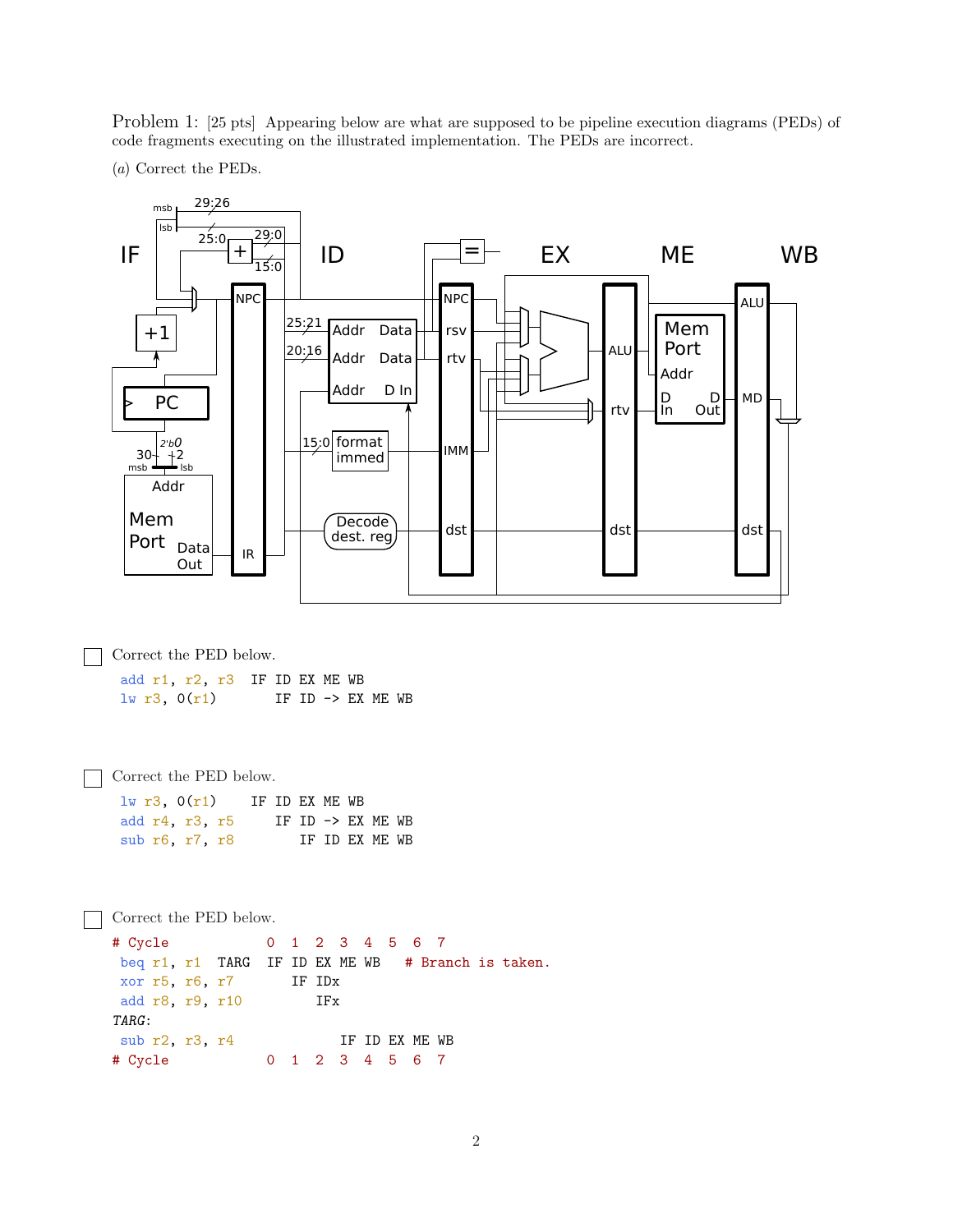(b) Appearing below are more PEDs which are not correct for the illustrated implementation. This time modify the implementation so that the executions are correct. Only make necessary changes.

- Delete a bypass path by showing an  $\times$  at the **mux input** where it ends.
- Do not delete or add more hardware than is necessary.



Modify the implementation so that the execution below is correct.

add r1, r2, r3 IF ID EX ME WB sub r3, r1, r5 IF ID ----> EX ME WB

Modify the implementation so that the execution below is correct.

 $lw$  r1,  $O(r2)$  IF ID EX ME WB sw r1,  $0(r3)$  IF ID EX ME WB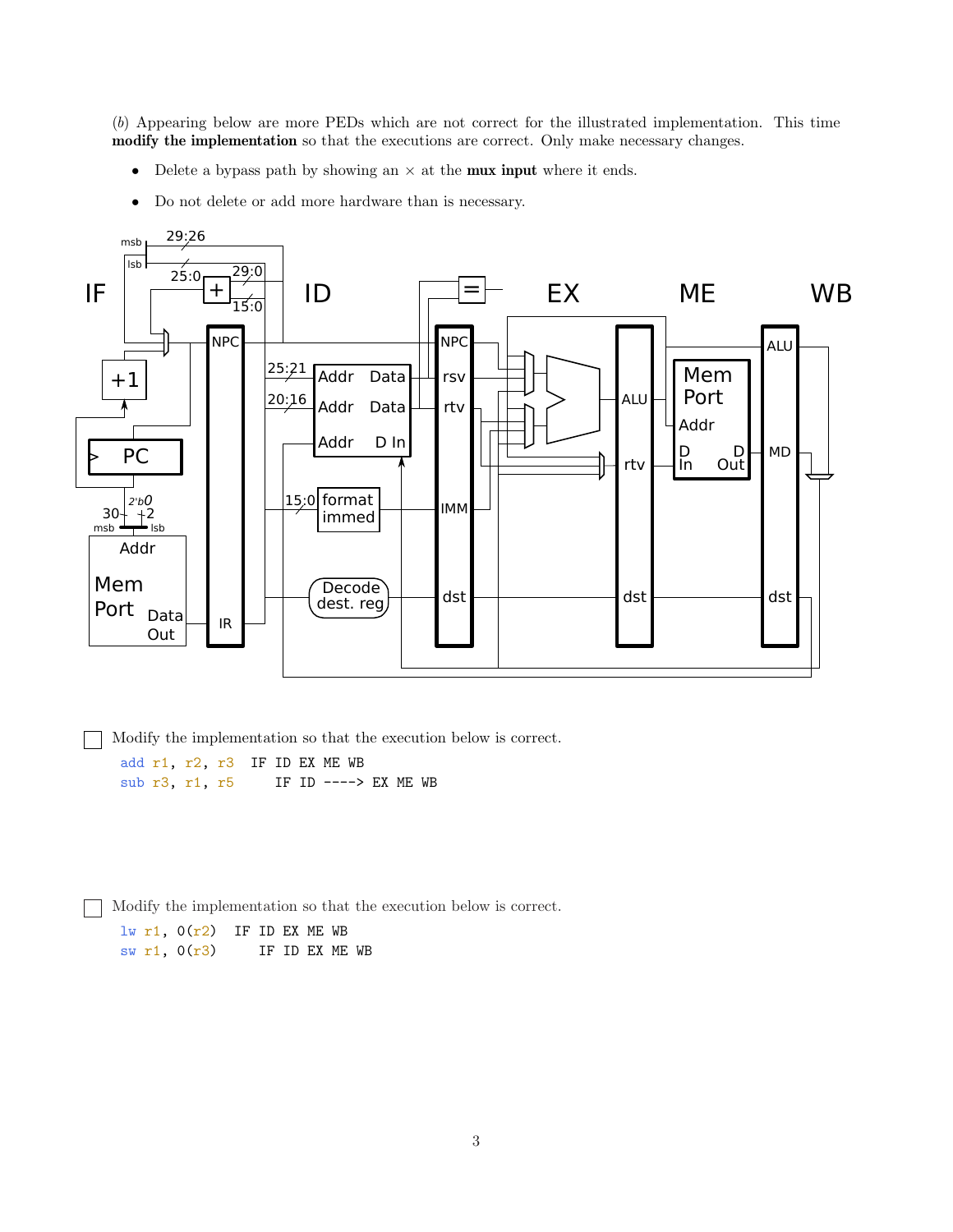Problem 2: [25 pts] The implementation below is based on the solution to Homework 2 Problem 2 in which a bypass was added for  $bltz$  instructions.



## Use Next Page for Solution

Use Next Page for Solution

(a) The implementation can only bypass values in EX to a bltz. Modify the implementation on the next page so that values can be bypassed from both EX and ME. With these changes the two fragments below should run without a stall and of course bypass the correct value.

```
# Example 1
add r1, r2, r3
sub r4, r5, r6
bltz r1, TARG
# Example 2.
add r1, r2, r3
sub r1, r1, r6
bltz r1, TARG
```
(b) A bypass from EX isn't possible for the code fragment below, and a bypass from ME is problematic too. On the next page add logic to generate a stall signal for these situations (load/bltz dependencies) and connect it to the word STALL in the upper-right of the diagram. Notice that there is an is Load logic block in ID.

```
lw r1, 0(r2)
bltz r1, TARG
```
(c) Explain why it would not be a good idea to bypass the load value to the bltz when the load is in ME.

Bypassing load from ME not a good idea because: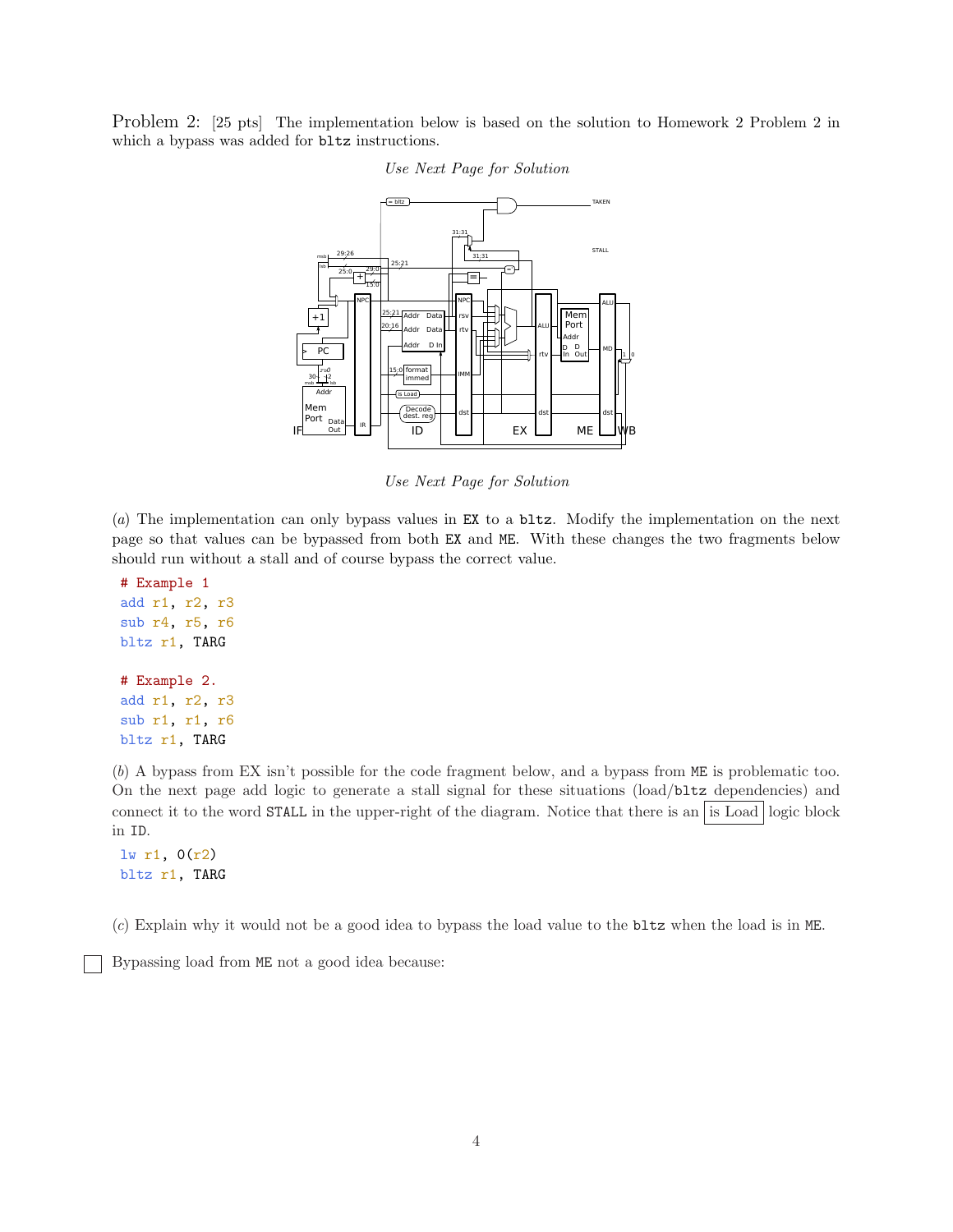Problem 2, continued:

Modify implementation so bltz can bypass from EX and ME.

Logic to generate stall signal for bltz dependent on load.

Answer part c.

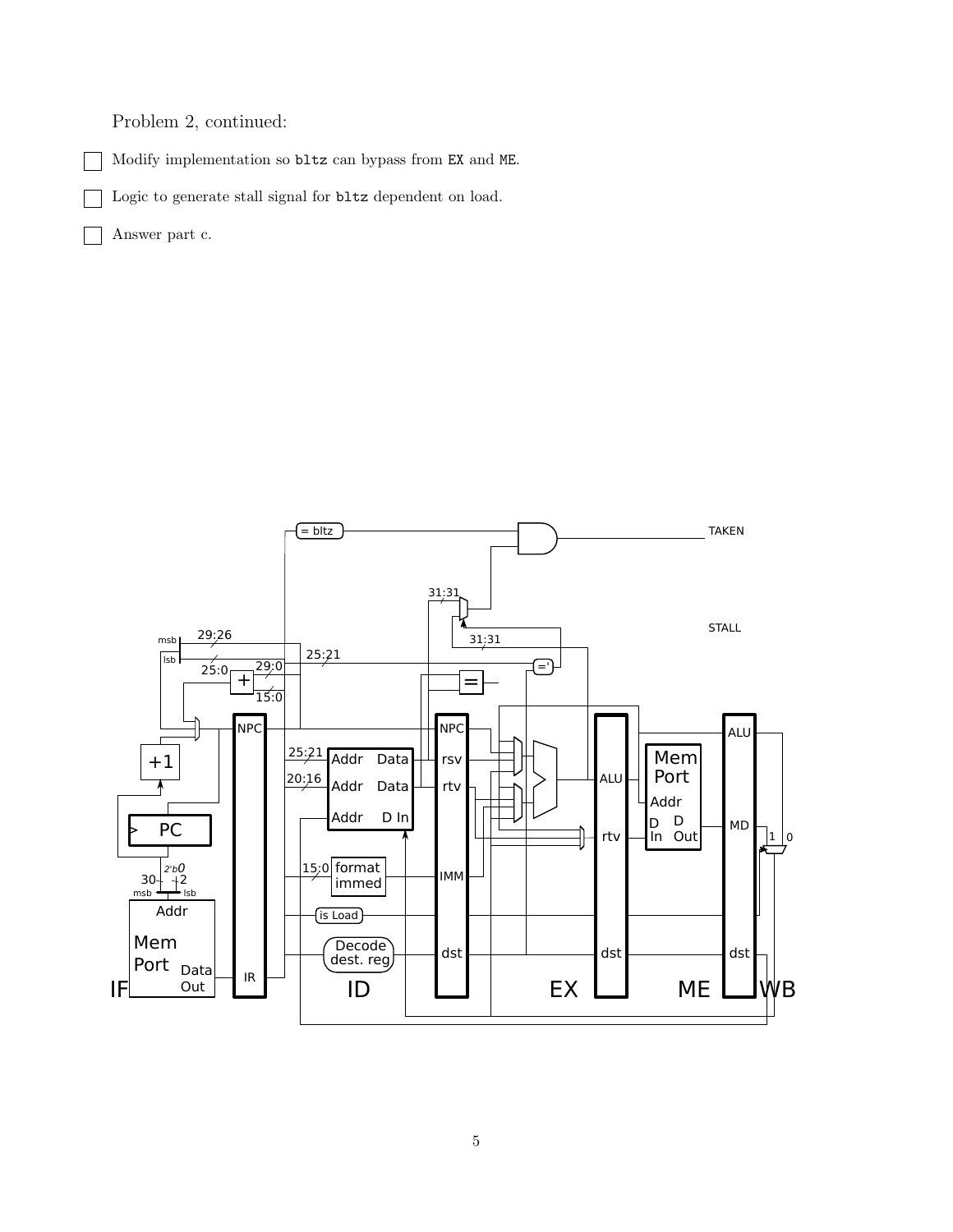Problem 3: [12 pts] Answer each question below.

(a) Each code fragment below writes register  $f30$  with the sum  $f2 + 4720$ .

```
# Plan A
        addi $t0, $0, 4720
        mtc1 $t0, $f17
        cvt.s.w $f16, $f17
        add.s $f30, $f2, $f16
```
# Plan B

 $\overline{\phantom{a}}$ 

lui \$t0, 0x4593 ori \$t0, \$t0, 0x8000 mtc1 \$t0, \$f16 add.s \$f30, \$f2, \$f16

What is the difference between mtc1 and cvt?

Why doesn't Plan B need a cvt?

(b) All MIPS integer instructions have their source register numbers in the rs and, if needed, rt fields. But the destination register number can be found in either the rt or rd fields.

How does limiting integer sources to rs and rt reduce cost and improve performance?

Why isn't performance hurt by having the destination in either rt or rd?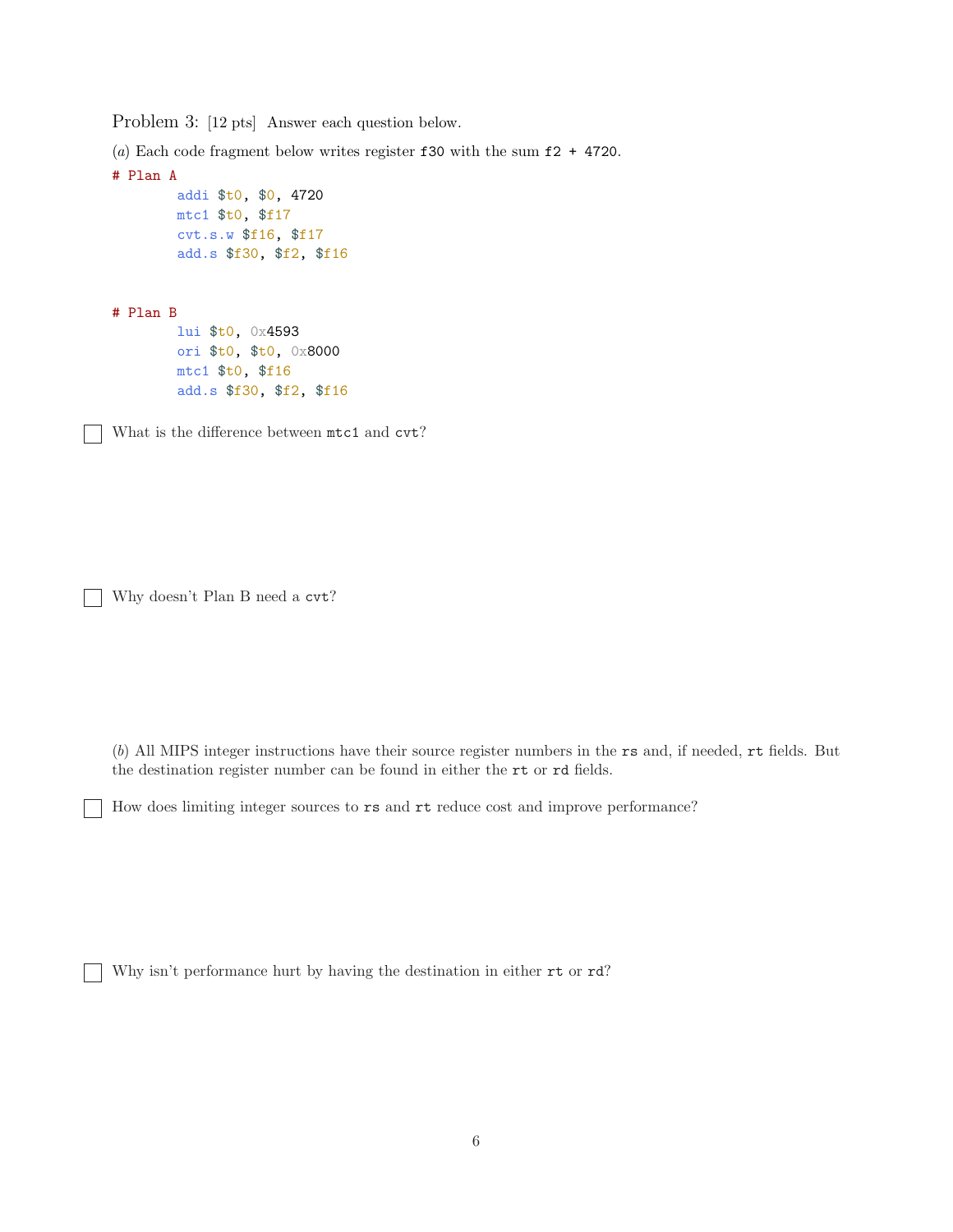Problem 4: [28 pts] Answer each question below.

(a) The statement below omits an important reason why customers can be kept by companies that manage an ISA and implementation as two different things.

By separating the ISA from the implementation we can keep our customers by offering them a faster implementation when they are ready to buy a new system.

What is the important reason that has been omitted?

(b) To use profiling to improve performance a program is compiled twice.

What is done between the first and second compilation?

Why does the program need to be compiled a second time?

Suppose that taken branches have a penalty. Show how profiling helps.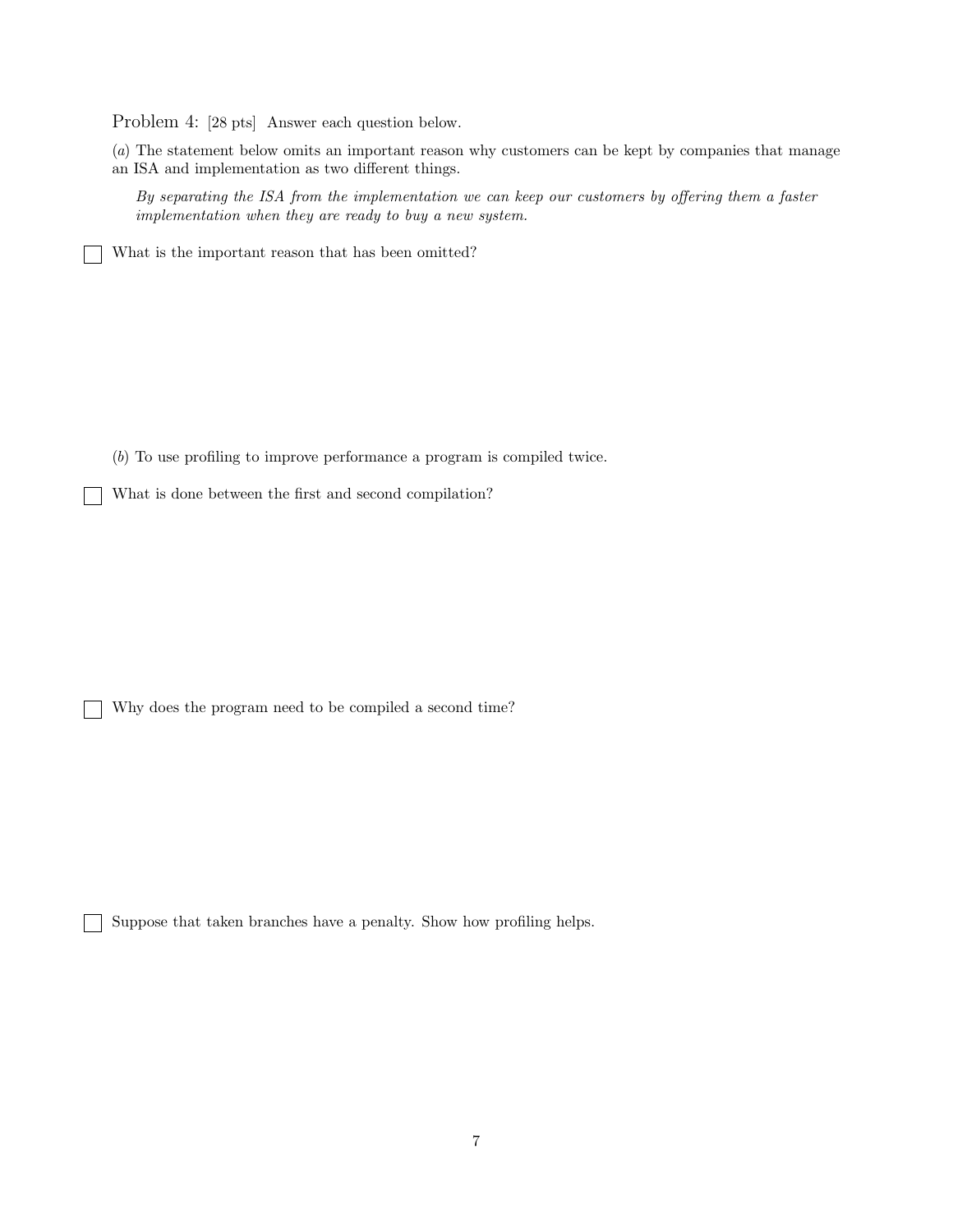Problem 4, continued:

(c) Consider an instruction such as add  $(r1)$ ,  $r2$ ,  $4(r3)$ . What about it makes it unsuitable for a RISC ISA? Explain why it would be difficult to implement in our pipelined design.

add (r1), r2, 4(r3) unsuitable for RISC because:

It would be difficult to implement because:

(d) When we compared the un-optimized and optimized versions of the  $\pi$  program we found that the optimized version had many fewer load and store instructions. Why?

The optimized  $\pi$  program had fewer loads and stores because:

(e) A tester preparing a run of the SPECcpu suite is responsible for compiling the benchmarks. Why does that make SPECcpu results interesting to computer engineers?

Tester compilation makes SPECcpu interesting to computer engineers because: